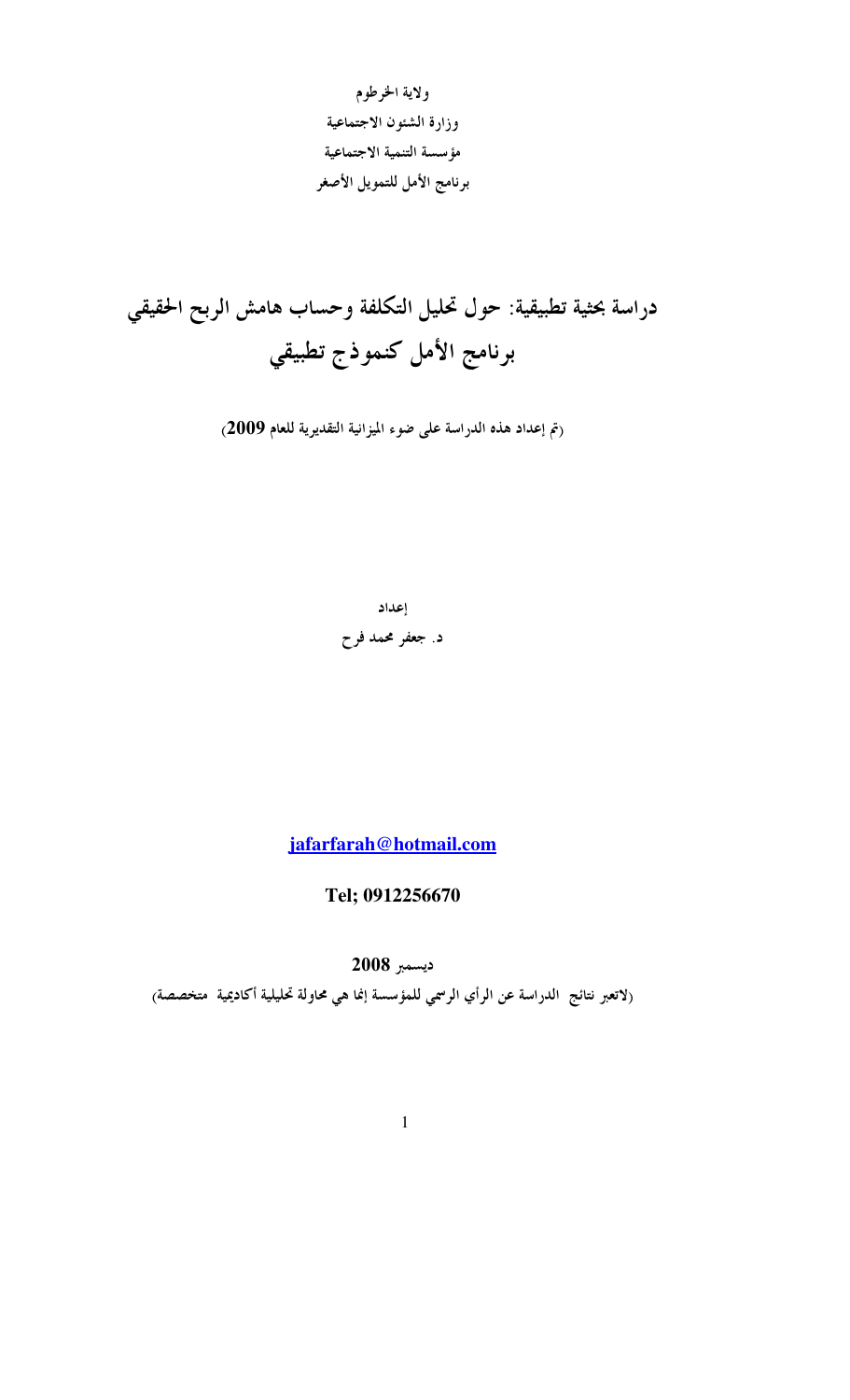## الفهرست

| الصفحة | الموضوع                                                                   | الر قىم |
|--------|---------------------------------------------------------------------------|---------|
|        | القسم الأول تقديم : الأنظمة المالية ومفاهيمها العامة                      |         |
|        | القسم الثاني: المفهوم النظري للأرباح والدراسات السابقة                    |         |
| 12     | القسم الثالث: الخلفية التاريخية للبرنامج                                  |         |
| 14     | القسم الرابع: تحليل تكلفة البرنامج على ضوء الميزانية التقديرية للعام 2009 |         |
| 18     | الخلاصة : هل تؤثَّر نسب هوامش الأرباح على عملاء التمويل الأصغر            |         |

 $\overline{c}$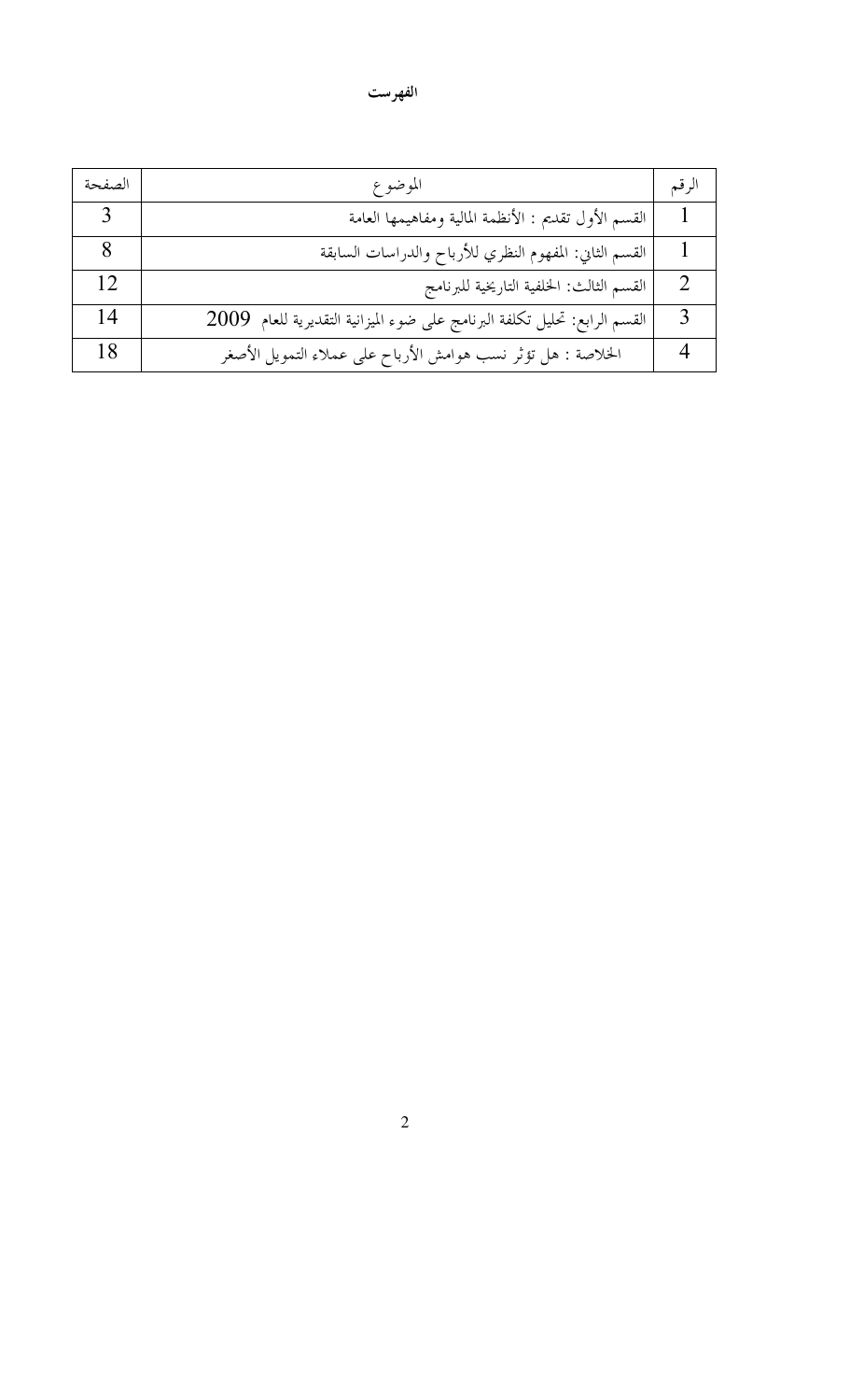## القسم الأول: تقديم الأنظمة المالية ومفاهيمها العامة

# $^1$ التمويل و مفاهيمه العامة  $/1$

### : مقدمة $/1/1$

يعتبر التمويل أحد المكونات الهامة التي تلعب دورا حيويا ونشطا في الدول المتقدمة والفقيرة لما له من اثر في إحداث التنمية الاقتصادية والاجتماعية على حد السواء ومن اجل الوصول لهذه الغايات وتحقيقها فانه لا بد من البحث لمعرفة الأساليب الكفيلة التي تمكن من تحقيق وزيادة ورفع الكفاءة الإنتاجية وتعبئة المدخرات ليتم توظيفها بما يعود عليها بأعلى الفوائد و يقلل درجات المخاطر. 2/1/ التمويل الإطار و المفهوم:

#### المفهوم:

لقد تطور مفهوم التمويل حلال العقدين الآخرين تطورا ملحوظا وقد كان هذا التطور من المستلزمات الضرورية للتغلب على التحديات المتزايدة التي تواحه منشات الأعمال والتي تتمثل في:

- حدة المنافسة. – ازدياد حدة التضخم. – تباين درجة التدخلات الحكومية المباشرة وغير المباشرة في النشاط الاقتصادي. – التقدم التكنولوجي.
	- عظم المسئولية المحتمعية في منشات الأعمال.

#### تعريفسه:

يُعرَف التمويل بأنه أحد مجالات المعرفة وهو يتكون من مجموعة من الحقائق والأسس العملية والنظرية التي تتعلق بالحصول على الأموال من مصادرها المختلفة وحسن استخدامها.<sup>(2)</sup> كما يتضمن أهمية تغطية دراسة الأسواق المالية والمؤسسات والهيئات المالية والأنشطة المالية الحكومية المختلفة مع التركيز بصفة خاصة بالقدرات المالية سواءً للأفراد أو المؤسسات. محالاته:

د جعفر محمد فرح – رسالة دكتوراه – الخدمات المالية بين حداثة المفهوم وتقليدية الممارسة -2005<sup>1</sup> - د.فرد وبستون– يوجين برجام – التمويل الإداري – الجزء الثاني – دار المريخ للنشر – الرياض 1993 صـــ20.<sup>2</sup>

 $\overline{3}$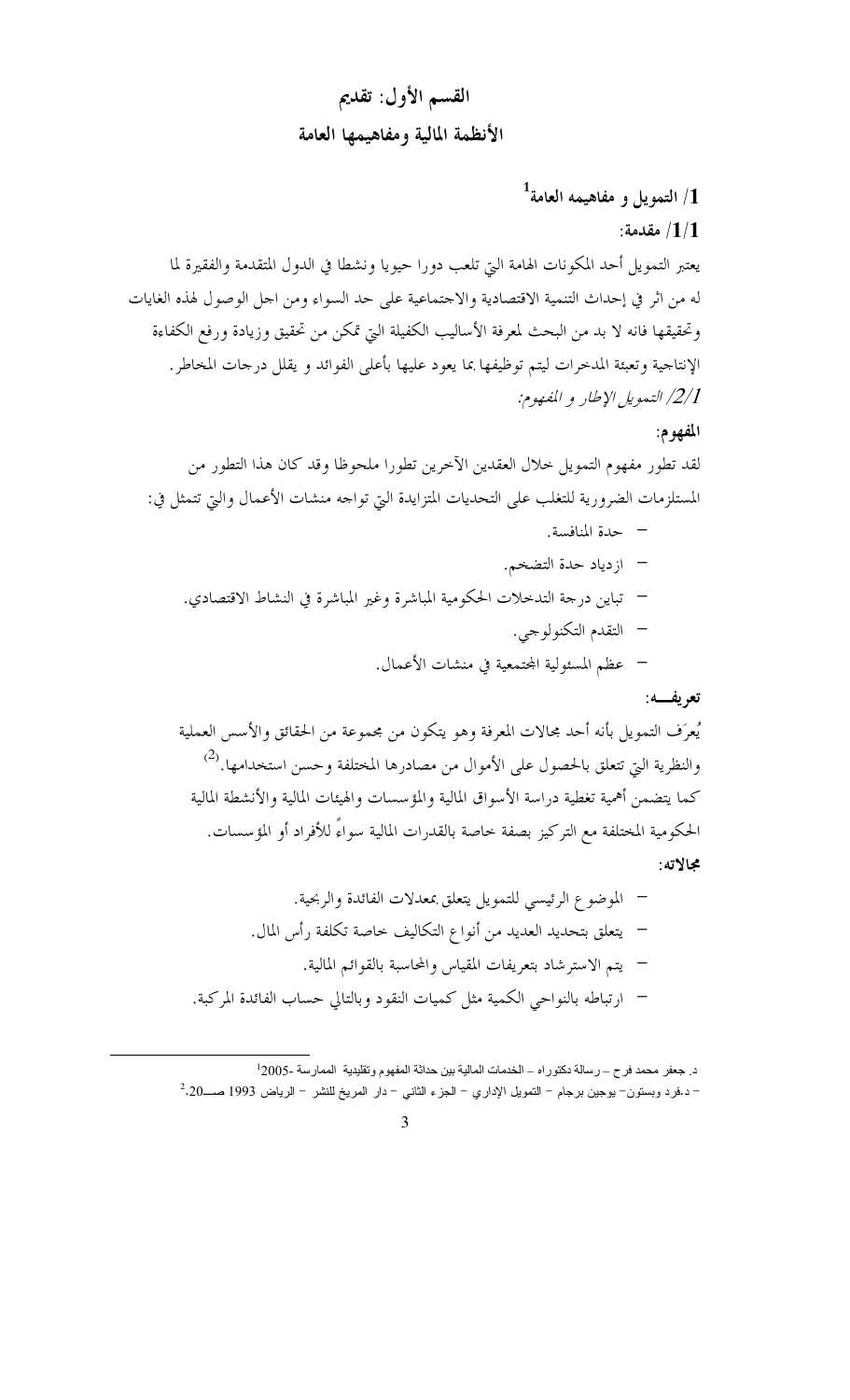3/1للبادئ الأساسية في مجال التمويل:

ونسبة لاختلاف ومتطلبات الأعمال الصغيرة وعلى حسب خاصبة الأعمال التي نقوم بها عليه من المرغوب والمستحسن قيام عدة أنماط من المؤسسات المتخصصة لخدمة الفقير كالبنوك النجارية، جمعيات التسليف، الشركات المالية، النعاونيات والوسائط المالية الأخرى. المعايير الواجب توفرها للمؤسسات المالية الوسيطة الطالبة للدعم من المانحين يجب أن تتوفَّر فيها الشروط الآتية:

أ /قدر ة وكفاءة الفاعلية المؤسسية:

- الاهتمام بالثقافات المؤسسية التنظيمية والبناء المؤسسي للكوادر المتخصصة ونظم العمليات التي تقدم الخدمات.
	- التحرر من التدخلات السياسية والاندماج في الواقع المحلي.
	- الاستعانة بنظم المعلومات الإدارية الدقيقة مع إعطاء الصلاحيات لإدارة المال.
- نتفيذ عمليات صغيرة بكفاءة عالية وإنتاجية عالية يمكن قياس بمؤشر نسبة القروض المنفذة أو المؤشرات المالية الأخرى.
	- تقوية شفافية التقارير المالية.
	- $\overline{4}$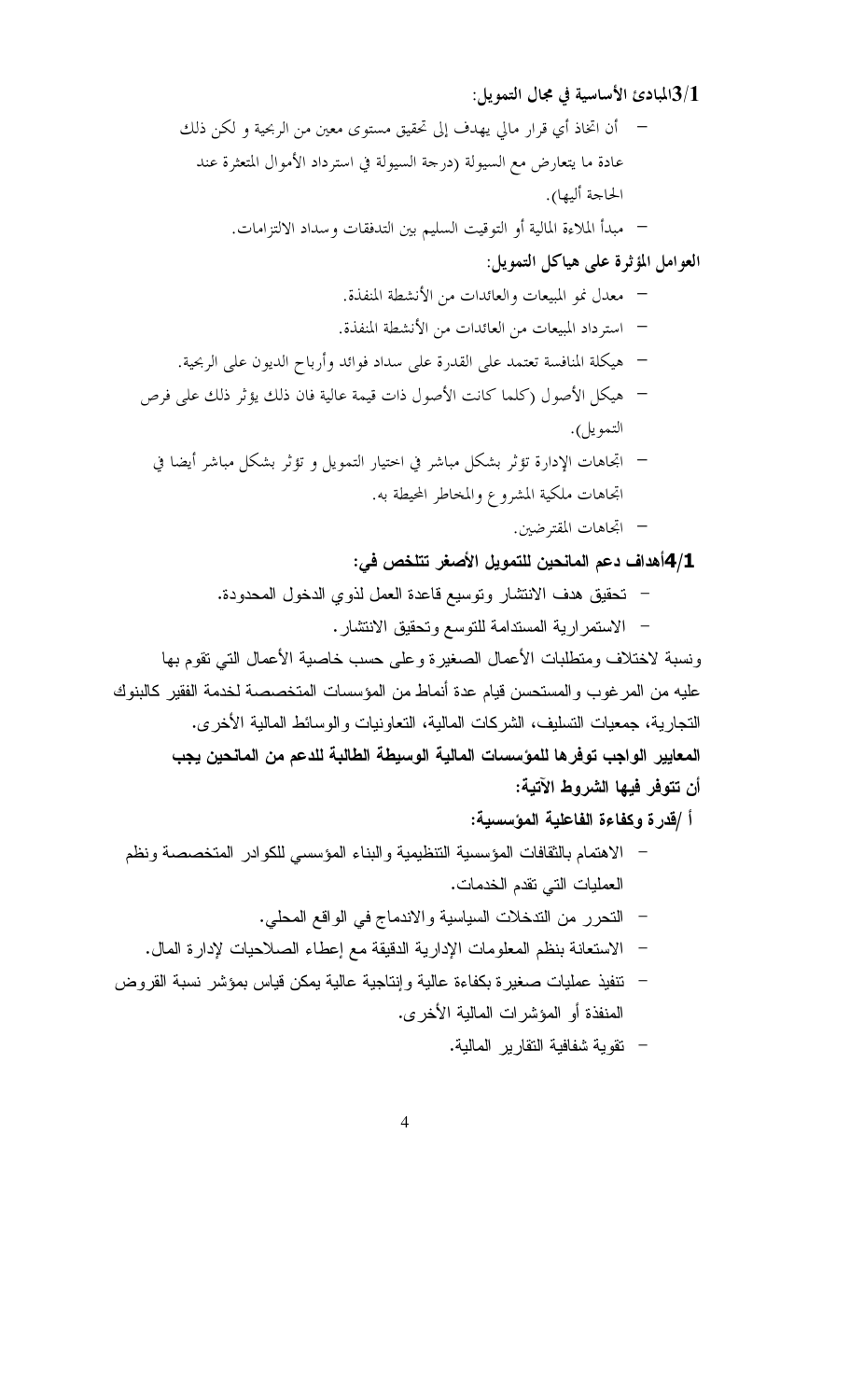ب/ نوعية الخدمات والانتشار الجغرافي:

المصرفي على حد السواء.

5/1المؤشرات العامة المتبعة في برامج التمويل الأصغر: على المؤسسة التي تعمل في برامج الخدمات المالية ومنها التسليف وضع بيانات واضحة الأطر كالأتي:

- موارد ومصادر التسليف.
	- ودائع الادخار .
- تحديد الأرباح عن السلفيات.
- بناء الاحتياطيات وصناديق ضمان التسليف وذلك من خلال. تجنيب نسبة من ودائع الادخار لمقابلة طلب الأعضاء عند السحب.
	- مساهمة واشتراكات الأعضاء وهي مؤشر يبين مدى النزام واستعداد الأعضاء بلوائح وقوانين العمل.
		- بحث فرص النمويل الخارجي.
		- بناء وحساب نكاليف واقعية عن النسليف.
		- الربط بين النكلفة الابندائية للتمويل وطبيعة وحجم الموارد المناحة.
			- تخفيض تكلفة إدارة التمويل.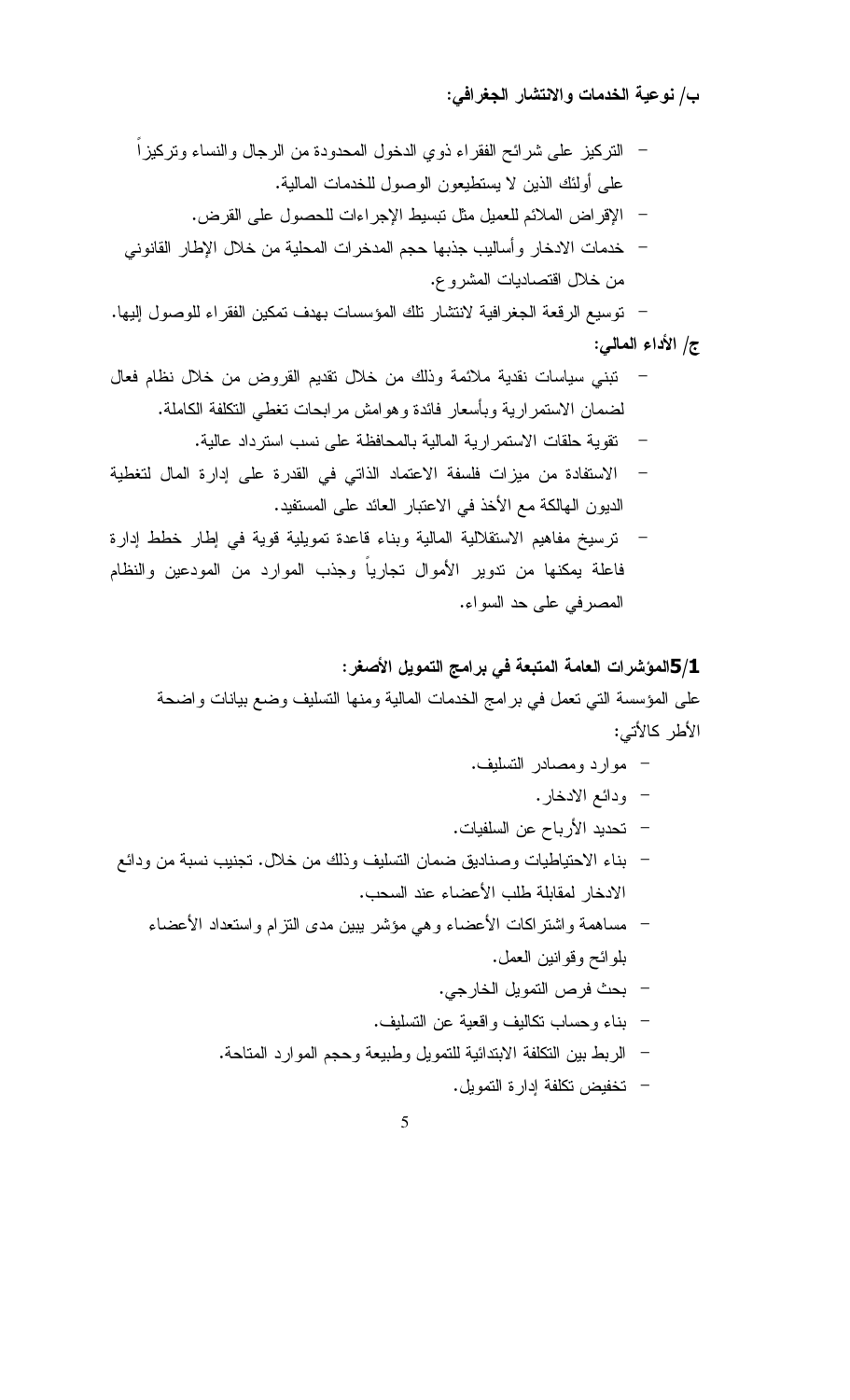- عمل المحددات اللازمة لتلافي التآكل المستمر في قيمة موارد التسليف الناتجة من ارتفاع نسب التضخم وذلك عن طريق التسليف قصبر الأجل والتسليف العيني والتسليف لزيادة الأصول.
- اخذ معدلات هامش المرابحة كالتي يعمل بها في خدمات النمويل الرسمية كمؤشر .
	- الاهتمام بعمل حسابات المخاطرة خاصة في تأخر السداد.

#### 6/1 مفهوم تسعير الخدمات التمويلية: حسب موجهات سياسة البنك المركزي للتمويل الأصغر للعام 2007

(على جميع الوحدات العمل على اعتماد مبدأ الربحية كمحدد أساسى ورئيسى لأي قرارات مالية وإدارية يتخذها المصرف او المؤسسة المعنية واعتماد مبدأ ربحية الوحدات العاملة من فروع أو أقسام أو غير ذلك بما يتناسب مع حجم رأس المال/ الموجودات فيها . يمكن للمصارف احتساب العائدات التشغيلية وفقاً أفضل الممارسات العالمية المعتمدة من المحموعة الاستشارية لمساعدة الفقراء . CGAP حيث يتم احتساب التكاليف التشغيلية التقريبية لكل منتج بما فيها تكاليف الحوافز ، ثم تقسيم التكاليف الإدارية الخاصة بالمنتحات بحسب الأداء التاريخي لها وأخيرا إضافة نسبة النمو التي يرغب المصرف بتحقيقها حلال العام.

على الوحدات مراعاة الوضع الخاص لطبيعة أنشطة التمويل الأصغر و ما يستلزمه ذلك من معايير اقتصادية و احتماعية لتحديد هامش الربح لكل نشاط,كما عليها استحداث أسس فعالة لحساب التكلفة الفعلية لأنشطة التمويل الأصغر لتسهيل سبل القياس و المقارنة المطلوبة عند إجراء التقييم الدوري لمراجعة وتطوير الأداء)

ويتضح من العرض أعلاه أن عنصر الربحية وحساب التكلفة من الأمور الهامة التي يجب عدم أغفلها حيث يتضح ذلك حليا في إطار المفهوم النظري للتمويل بصفة عامة وهوايضا مرتبط بتحقيق الاستدامة لاى صناعة ناشئة في التمويل الأصغر بصفة خاصة الأمر الذي أشارت إليه سياسة بنك السودان المركزي من حلال التعضيد على قيم الربحية كمبدأ اساسى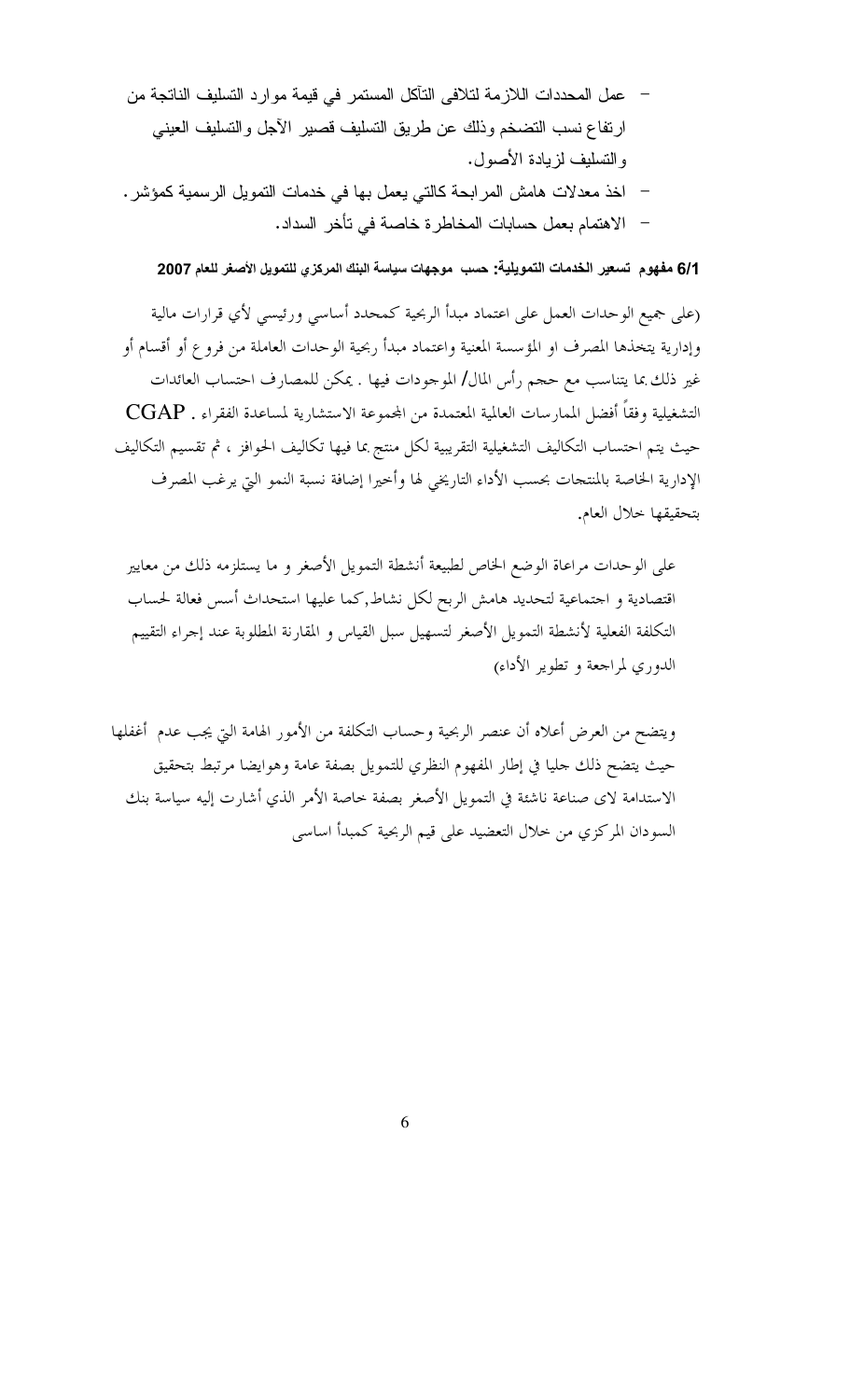## القسم الثاني المفهوم النظري للأرباح والدراسات السابقة

1/2: تمهيد : الأرباح والتمويل الأصغر: يعتبر تحقيق الربحية احد مكونات الاهداف الرئيسية لاي مؤسسة تقوم بتقديم اي من اشكال الخدمات المصرفية وعادة يتم تحقيق هذا الهدف من حلال فرض رسوم تفرض على الخدمات بما في ذلك هوامش الارباح عن التمويل المصرفي . وعادة ما تلجأ هذه المؤسسات لتمويل القطاعات ذات المخاطر المالية المنخفضة وذات العائد المادي السريع . **اما مفهوم هوامش ارباح المرابحات** تعني بصفة عامة تكلفة التمويل مقابل التمويل الذي يقدمه المصرف او المؤسسة المالية وهي نسبة الارباح المتفق عليها بين العميل والبنك عند منح التمويل بصيغة المرابحة . أهم العوامل المؤثرة على هوامش (1)<sup>3</sup> أرباح المرابحات فتتمثل في  $2/2$ 

ـــ ا**لسياسة التقدية** من حلال استخدام هوامش الأرباح في زيادة أو تخفيض عرض النقود ـــ ا**لعائد المتوقع علي التمويل** فكلما كان التوقع بارتفاع معدل العائد كلما ارتفعت التكلفة والعكس صحيح وكلما زاد احتمال التعريض للمخاطر أيضاً زادت التكلفة

– الادارة المثلمي للموارد وذلك من حلال تحقيق أعلى ربحية بأقل تكاليف ممكنة وزيادة احتياطياته ــــ **توقعات ارتفاع معدل التضخم** : حيث يعتبر معدل التضخم من أهم العوامل التي تؤثر علي تكلفة التمويل وذلك من حلال تأثير معدل التضخم المتوقع علي سلوك المقرضين و المقترضين ففي حالة المقترضينن ( العملاء ) يزداد ميلهم ناحية الطلب علي التمويل أما المفرضين ( البنوك ، المؤسسات) فإذا كان هنالك توقع بارتفاع معدلات التضخم فهم يقومون برفع نسب هوامش المرابحات لتعويض تاكل الموارد بفعل التضخم .

 $^4$ جلفية تاريخية توضح العلاقة بين هوامش المرابحات ومتوسط التضخم  $\left| \cdot \right\rangle$ أشارت تقارير بنك السودان المركزي السابقة إلى بيان العلاقة بين هوامش المرابحات ومتوسط التضخم كانت نتائجه كالاتي :

| متوسط التضخم  | نسب هوامش المرابحات                 | السنة     |
|---------------|-------------------------------------|-----------|
| %17,1         | $\%36$                              | 1998      |
| %16           | %20                                 | 1999      |
| %9,8          | %18                                 | 2000      |
| $\%8,3-\%4,9$ | كمؤ شر $~\%15\text{--}0$ كمؤ شر $~$ | 2002-2001 |

<sup>3</sup>أ. يوسف عثمان ادريس وآخرون- إصدارات بنك السودان المركزي ــ إصدارة رقم 9- كيفية تحديد نسب هوامش المرابحات يونيو <sup>4</sup>تقارير بنك السودان المركزي

 $\overline{7}$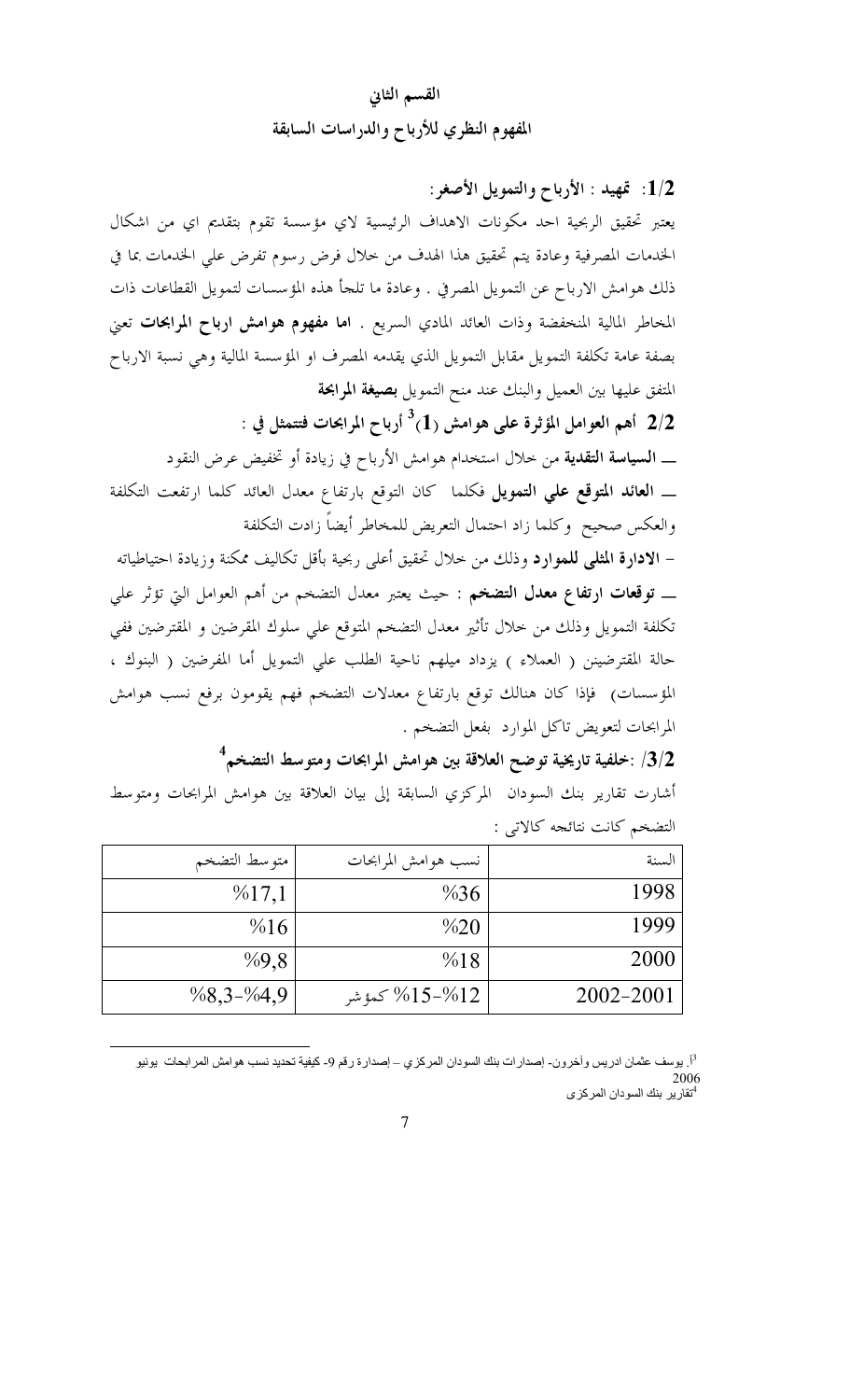| $\%8,7-\%7,4$ | كحد أقصى $\%12$      | 2004-2003       |
|---------------|----------------------|-----------------|
| %6,8          | كىمۇ شىر $\%~10$     | 2005            |
| %7,2          | كىمۇ شىر $\%~10$     | 2006            |
| %8,1          | كىمۇ شىر $~\%$ $~10$ | 2007            |
| %17           | كىمۇ شىر $~\%$ $~10$ | $2008$ نو فىمبر |

المصدر : تقارير متنوعة بنك السودان المركزي

التوسط المالي المحلبي $^{\rm c}$  :

أشار د.فقبري في ورقته عن التمويل (ان تحريك سيرورة التنمية يتطلب استعمال هوامش أرباح حقيقية ومع وجود تضخم تكون هذه الهوامش عالية هذه الهوامش مدعاة لاستقطاب مودعين ونشجعهم لادخار المال ؛وبالتالي تساهم هذه المدخرات في زيادة الموارد القابلة للتوظيف في الائتمان .ويتوفر ائتمان بتكلفة مناسبة ،فالوسطاء الماليون يسمحون بتمويل مشروعات ذات عائدات عالية وبالتالي تساهم هذه المشروعات في تقوية البنية الاقتصادية .أيضاً هذه الهوامش العالية تساعد في تغطية تكاليف الوسائط المالية وتحقق أرباحاً نشحعها على تحسين الكفاية التشغيلية .وبتحقيق تكاليف الخدمات المصرفية يتمكن صغار المنتجين من الاستفادة من هذه الخدمات والوصول للائتمان المطلوب .الهوامش الحقيقية مفيدة للمدخرين والوسائط المالية وطالبي الائتمان.

هناك سمات خاصة للمجتمع المحلي ،وهناك دوافع بكل مجتمع محلي ، إذ هو بالضرورة ليس مجرد عنصر من الاقتصاد القومي الأكبر؛ إذ أن الاقتصاد المحلي يختلف كما ونوعا عن الاقتصاد القومي ،ويستدعي تحليلا خاصة بالنسبة للوسيط المالي .والخاصية الأساسية للاقتصاديات المحلية هي التجزئة الهيكلية الناتجة عن العزلة .فمسئولية الدولة هي كبح التجزئة وخلق أسواق مالية يمكن التعامل معها على مستوى الاقتصاد القومي ، إن المستوى المحلي هو بؤرة تطوير الوسيط المالي حيث يكون نشاط الفقراء الإنتاجي . وان الحواجز الجغرافية والثقافية والمحددات البشرية تخلق محتمعات وأسواق معزولة. إن سياسة التكامل الاقتصادي القطري لن تكون ناححة على المستوى العاجل والمتوسط . كما أن خصوصية الوضع النقدي السائد علي المستوى المحلي يجعل النشاط الائتماني منحازاً للتمويل قصير الأحل وعليه لابد من دراسة أوضاع المحتمعات المحلية بصورة أكثر دقة من التقييم الإداري والسياسي ؛ وتحديد مدى عزلة المنطقة بالمسافات الجغرافية ووسائل النقل بين المنطقة والمراكز الحضرية الرئيسية ووسائل الاتصال . فالعزلة قوة تدفع كل منطقة محلية بعيدة عن بقية الوطن من وجهة النظر الكلية . أيضاً هذه المحتمعات بما معدلات فقر عالية نتيجة العزلة عن الأسواق الرئيسية ولربما لنقص الموارد المحلية وعدم توظيفها نتيجة العزلة من الأسواق الرئيسية وفي بعض الأحيان فان الظروف الجغرافية تساهم في تضخيم ظاهرة الفقر (الفقر الموسمي) . والحروب تكون سبباً في تحطيم البنية الاقتصادية (الجنوب / الغرب / جبال النوبة)

وعليه لابد من :- عمل سياسات تسعيرية ملائمة في حالة المرابحة ؛ وذلك من خلال تقديم الائتمان من خلال نظام فعال لضمان الاستمرارية وبموامش تغطي التكلفة كاملة رالتضخم/ الإدارة/ خسائر الديون/ ربحية معقولة) كما يجب تشجيع صيغ المشاركة والمضاربة ، إذ أن هذه الصيغ تستبطن تسعير أدق للائتمان وتواحه كل حالة/ –الاعتمـــاد الذاتي وتقليل الاعتمــــاد على الدعم الخارجي وتغطية كامل النفقات ، ومعلوم أن ذلك يستغرق زمناً سنوات)  $10-3$ 

د محمد خبري فقير ـــورقة حول دور التمويل الرسمي في تقديم خدمات للفقراء النشطين اقاصادبا 2006- <sup>5</sup>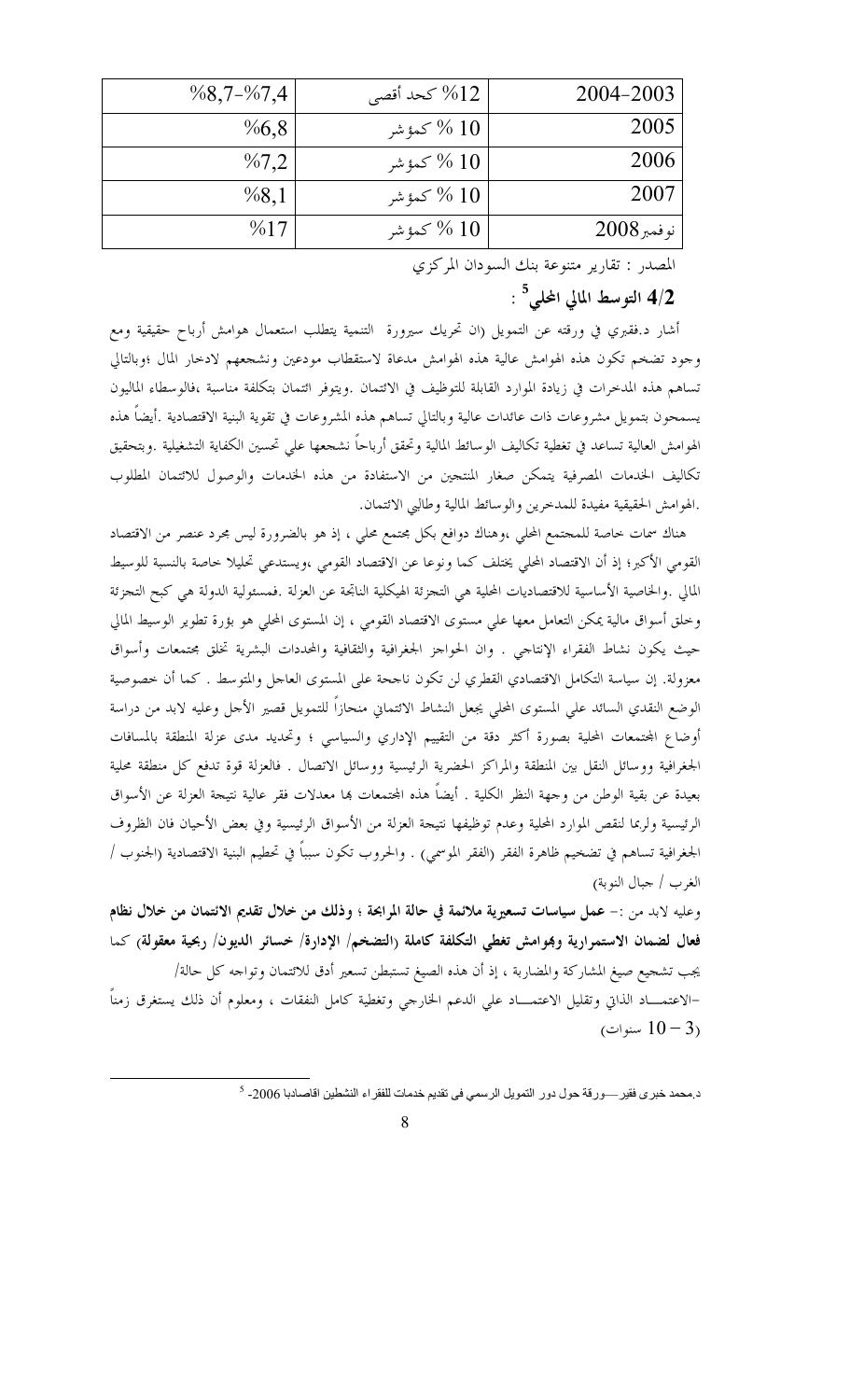– التحول نحو الاستقلالية المالية وبناء قاعدة تمويلية قوية في إطار خطط إدارية مدعومة بكفايات تنفيذية يمكنها تدوير الأموال تجارياً ؛ وحذب الموارد من المودعين والبنوك والممولين .

 $^6$  ؟ لماذا تفرض مؤسسات التمويل هوامش مرتفعة على تمويلات الفقراء ؟  $^6$ 

(توفير خدمات مالية للفقراء والمحتاجين أمر مكلف للغاية، وخاصة بالنسبة لحجم, المعاملات الصغيرة . ولهذا السبب الهام تمتنع البنوك عن تقديم قروض صغرى، حيث أن ما قرضاً مثلا قيمته 100 ج حنيه مثلاً يستلزم نفس المحهود الإداري والمالي الذي يستلزمه قرض قيمته 500000 جنيه. تكرار هذه الزيارة — في الغالب — للتحقق من القدرة على السداد فيما بعد، وبذلك يتكلف القرض الواحد 25 حنيه. وهو مبلغ قد يبدو بسيطا إلا أنه قد يمثل 25% من قيمة القرض الأصغر مما يدفع بالمؤسسة التمويلية إلى رفع نسبة الهامش لتغطية نفقات إدارة القرض وفي استطاعة مؤسسة التمويل الأصغر أن تقوم بدعم القرض بحيث يتسنى للفقراء الحصول عليه بسهولة. وكثير من المؤسسات يقوم بذلك بالفعل، وقد يستمر هذا الدعم طويلاً. ولكن الخطأ في الاعتماد على الدعم باستمرار هو أن مؤسسة التمويل الأصغر تصبح بذلك عرضة للتوقف إذا حدث خفض في ميزانيتها. كما أن فرصة المؤسسة في النمو والتوسع تصبح ضئيلة. وباحتصار يستحيل عليها أن تحقق الاستمرارية أو الاستدامة المرحوة وخصوصاً إذا اتضح أن برامج إقراض أخرى تقدم خدمالها باستمرار بالرغم من فوائدها المرتفعة، فتكون بالتالي أكثر نفعاً لأعداد أكبر من

العملاء/الزبائن.وتدل الشواهد على أن العملاء/الزبائن لا يمانعون في تحمل نسب هوامش عالية في سبيل الاستمرار في الحصول على القرض لمعرفتهم بأن البديل غير الرسمي) المتمثل في المرابين وغيرهم) يفرض فوائد أعلى وأن البديل الآخر هو عدم الحصول على القرض بالمرة. وبالنسبة للقطاع غير الرسمي، تصل نسبة الفوائد إلى 20% في اليوم الواحد لدى بعض الأسواق في المدن.

ونظراً لأن الفقراء يعتمدون فيما يزاولونه من أنشطة اقتصادية على العمالة الرخيصة نسبياً فإن حصولهم على سيولة مالية ورأسمال قد يساعدهم على تحقيق أرباح وفيرة أو انتهاز فرصة سانحة .

وخلاصة القول أن الربح الذي تدره هذه المشروعات الاستثمارية قد يفوق كثيراً الفائدة المرتفعة على القروض . وعلاوة على ذلك فإن نسبة الهامش لا تمثل سوى جزء صغير من التكلفة الكلية للقرض المقدم. ويمكن خفض كثير من التكاليف المتمثلة في استهلاك الوقت وأحور السفر والأعمال الورقية والمكتبية وغيرها مما يصب في مصلحة الفقير .وقد اتضح بناء على كثير من الدراسات أن كثيراً من البرامج التي تقدم نسب فائدة مدعمة ينتهي بما الأمر إلى استخدام آليات للترشيد وتوزيع القروض بما يتفق مع الطلب المُفرط عليه. ومن شأن هذه الآليات أن تضع في طريق المقترض عقبات تمدر وقته وأمواله، حتى أن تكاليفها تفوق في الغالب نسب الفوائد، مما يُفقد المقترض ميزة الدعم.إن تيسير حصول الفقراء على القروض بصفة مستمرة يمكن أن يعود عليهم بفوائد جمة ومع ذلك فلابد أن تواصل مؤسسات التمويل الأصغر حهودها لتحسين مستوى الجودة ولزيادة حجم المعاملات نظراً لما سيترتب على ذلك من تيسير حصول الفقير على القروض)

مأخو ذة من تعر يفات شبكة سنابل للتمو يل الأصـغر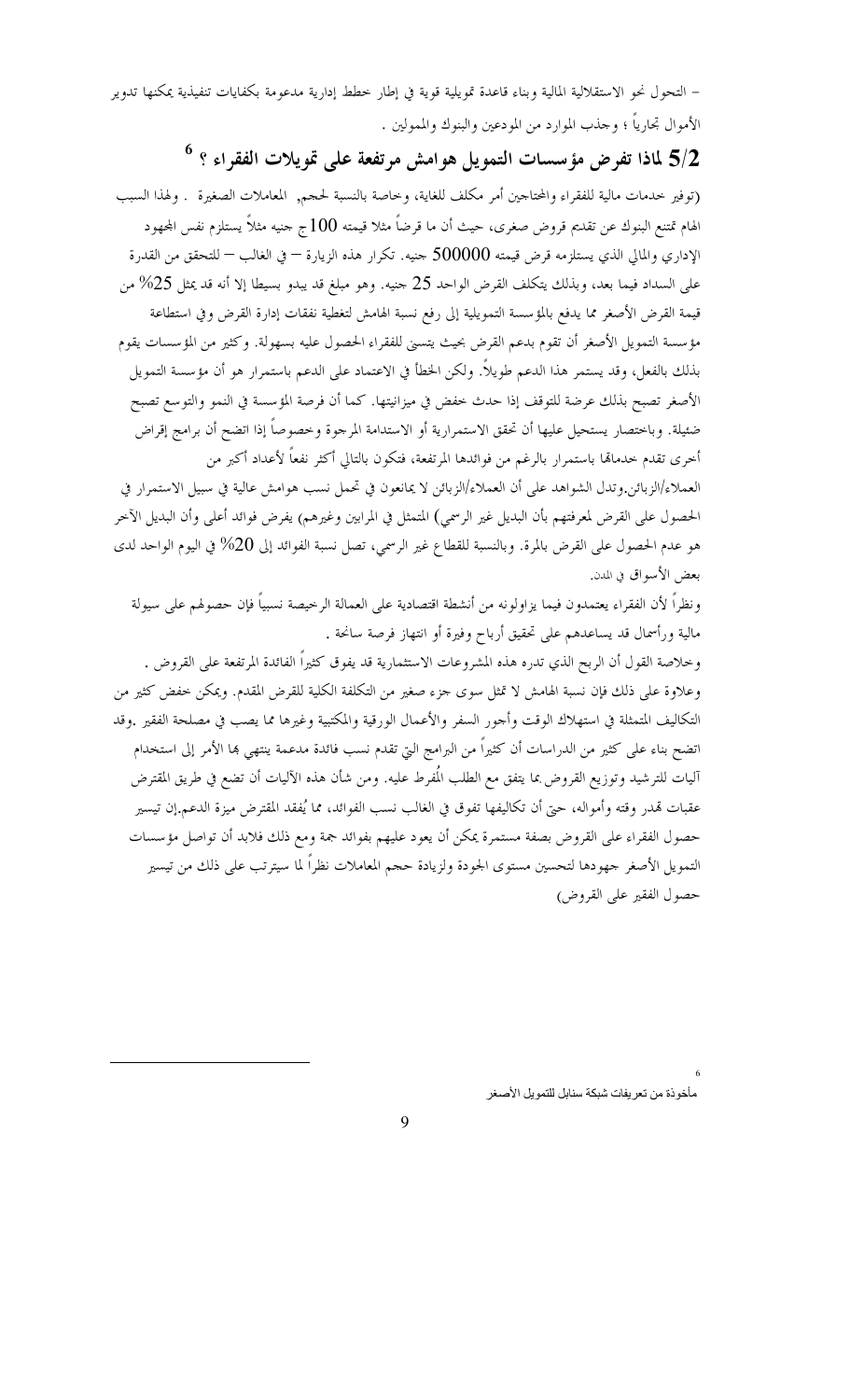#### القسم الثالث

الخلفية التاريخية لبرنامج الأمل مؤسسة التنمية الاجتماعية

قلدمة:التعريف بالبرنامج: $1/3$ برنامج الأمل للتمويل الأصغر مؤسسة التنمية الاحتماعية بولاية الخرطوم هو برنامج متخصص في مجال التمويل الأصغر يقدم حدمات مالية متعددة للأفراد و المحموعات الأقل دحلاً من الناشطين اقتصادياً وذلك هدف تحسين الدحول والمساعدة في مناهضة الفقر بغرض تحقيق تنمية مستدامة يتحقق ها التقدم الاقتصادي والاحتماعي للأفراد والأسر . ويعمل من حلال ثلاث وحدات فرعية بولاية الخرطوم . ويتم تمويله بالشراكة مع بنك السودان المركزي وحكومة ولاية الخرطوم . أ/ الموجهات العامة بالبرنامج7 :

- 1. الاستفادة من الدروس السابقة (الفشل والنجاح ) في مجال التمويل الأصغر داخل وخارج السودان والعمل دائماً وفق أفضل الممارسات العالمية.
- 2. يجب تمويل المشروعات والأنشطة الصغيرة والمتناهية الصغر المتنوعة كصغار المنتجين ومحدودي الدخل الناشطين اقتصادياً بمدف التطوير والتوسع لمشروعاقم .
	- 3. تحريك الموارد المحلية للمجموعات وذلك بتفعيل برنامج الادخار الإحباري .
- 4. الحرص على تحقيق الاستدامة المالية والتنظيمية التي تمكن البرنامج من الاستمرار دون الاعتماد على دعم خارجي وذلك بتقديم التمويل بمامش أرباح غير مدعوم يغطي تكاليف البرنامج التمو يلية .
	- 5. تحفيز العملاء الذين يثبتون حديتهم في السداد ويتمكنون من تطوير مشروعاقم .
	- 6. إعطاء أصحاب المشروعات القائمة أولوية والاتتعدي نسبة المشروعات الجديدة (في مرحلة . التأسيس ) نسبة 10% من المحفظة وذلك لتقليل نسبة المخاطر ا
		- ب/ القيم الأساسية للبرنامج :
- 1. الالتزام: يحرص البرنامج على تركيز الجهود على العملاء وتلبية احتياحاتمم وتوقعاتمم من حزمة الخدمات المالية التي يقدمها البرنامج.
- 2. التميز في الأداء: بالحرص على تقديم أفضل حدمة وأفضل حودة في كل الأوقات وفي كل مرحلة من خلال الوصول للعملاء بمناطقهم.
	- 3. ا**لشفافية**: بإتباع أفضل الممارسات العالمية التي تحقق الشفافية
		- 4. الثقة: كسب ثقة العميل ورضائه عن أداء البرنامج.
			- 5. الاحتوام : احترام الذات والعملاء .

خطة عمل البرنامج للعام 2009 7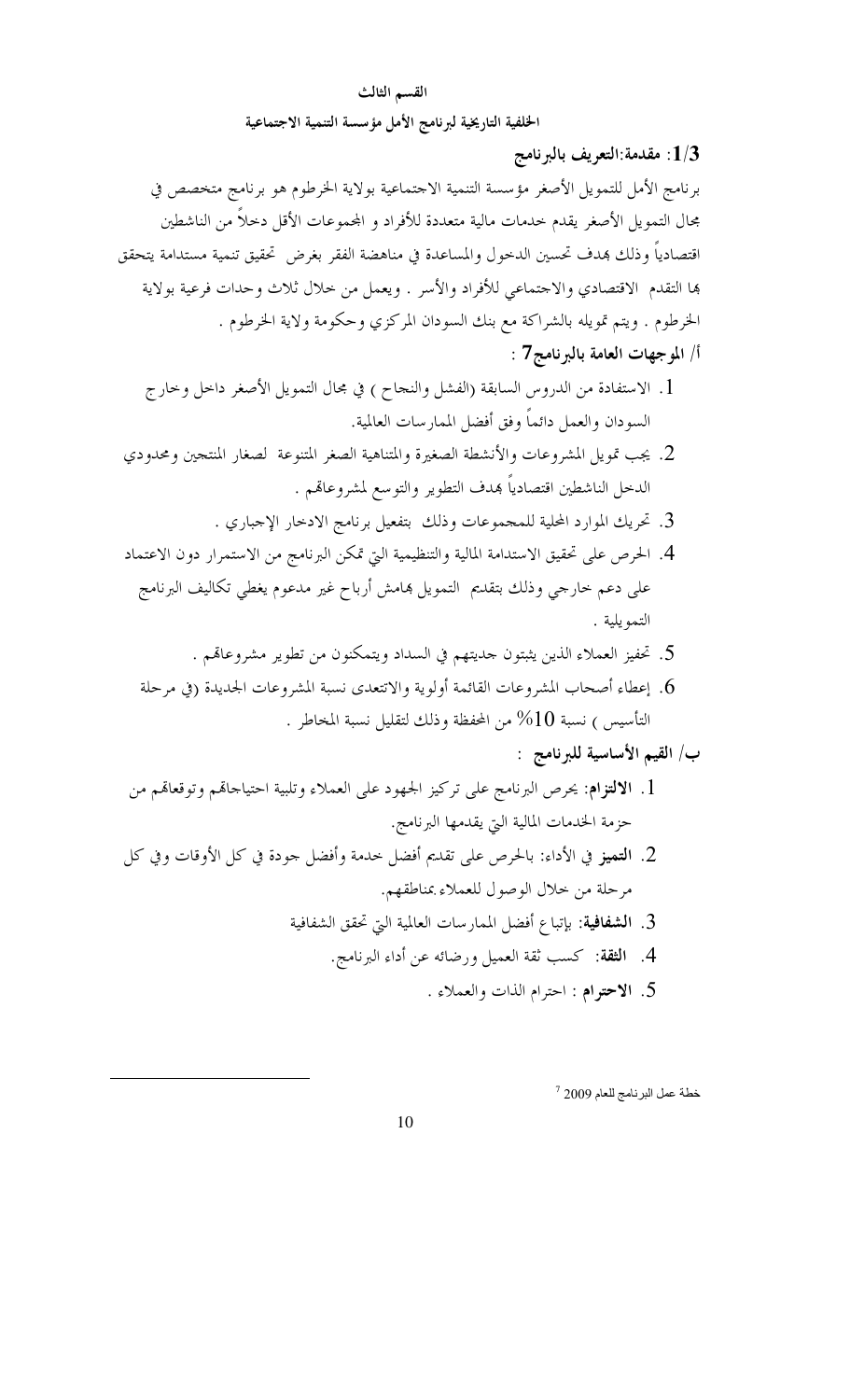- 13. إشراك العملاء في كل مراحل العمل تخطيط و متابعة و تنفيذ .
	- 14. الاهتمام بدراسات الأثر الاقتصادي والاحتماعي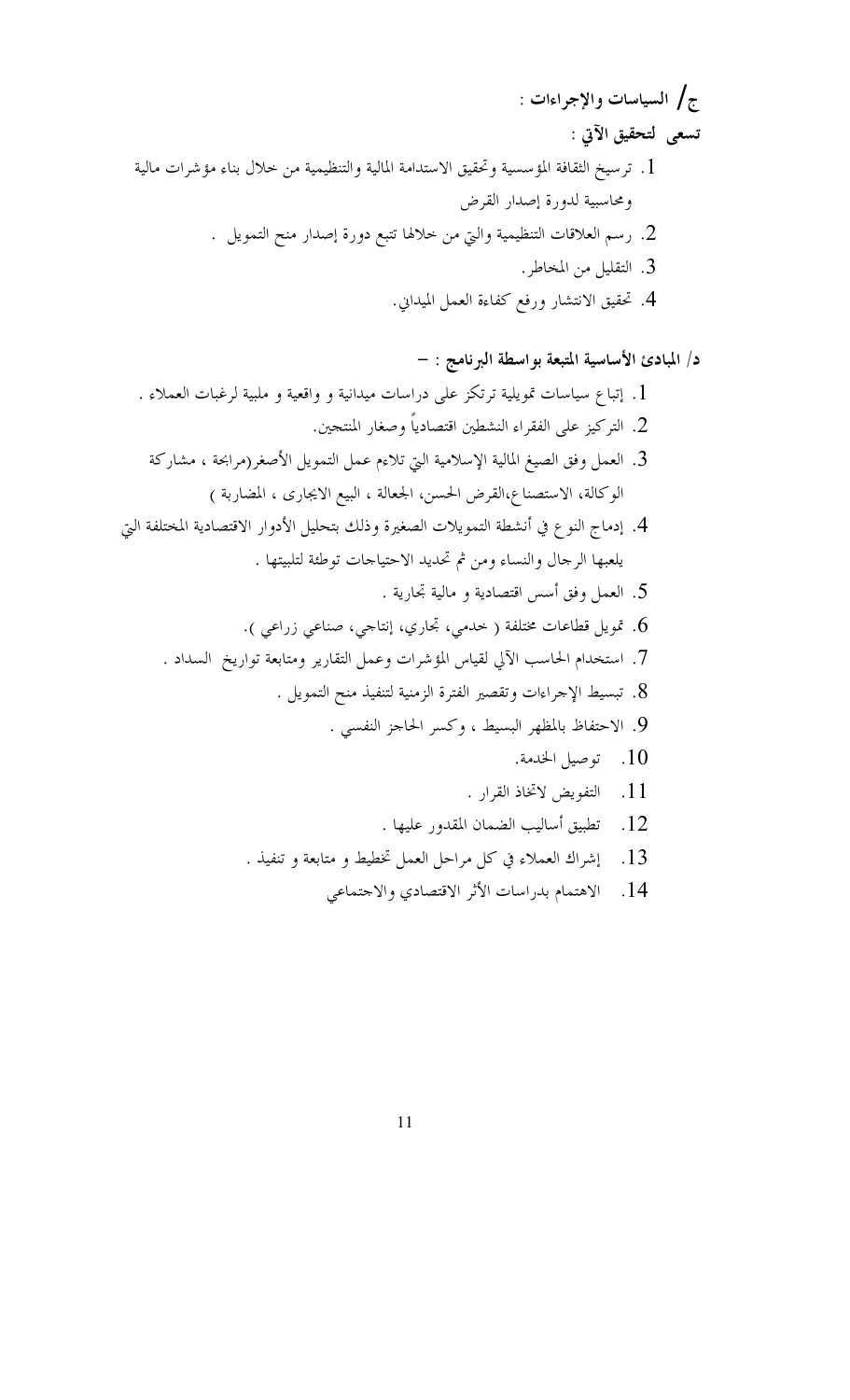ه/ النطاق الجغرافي للبرنامج :

يتم تقديم حدمات برنامج الأمل للتمويل الأصغر بالمناطق الحضرية والريفية بولاية الخرطوم وأطرافها من حلال ثلاث وحدات فرعية ووحدات متحركة بالمواقع الآتية:

| الموقع                                                | الوحدة                           |
|-------------------------------------------------------|----------------------------------|
| سوق السجانة — عمارة دان فوديو                         | وحدة التمويل الأولى (الخرطوم)    |
| سوق بحري موقف الحاج يوسف                              | وحدة التمويل الثانية (بحري)      |
| سوق امدرمان —حنوب البوستة (ادارة جامعة الجزيرة سابقاً | وحدة التمويل الثالثة ( امدرمان ) |

وتخدم هذه المواقع محليات الولاية السبع (امدرمان ، امبدة ، كرري ، بحري ، شرق النيل ، الخرطوم ، حبل أولياء ) .

■ كما يقدم البرنامج حدماته المالية للمناطق الطرفية من حلال الوحدات المتحركة ونقاط البيع المتوقع تنفيذها حلال العام 2009م. وذلك لتحقيق الأهداف الآتية :

و/ أنواع التمويلات التي يقدمها البرنامج :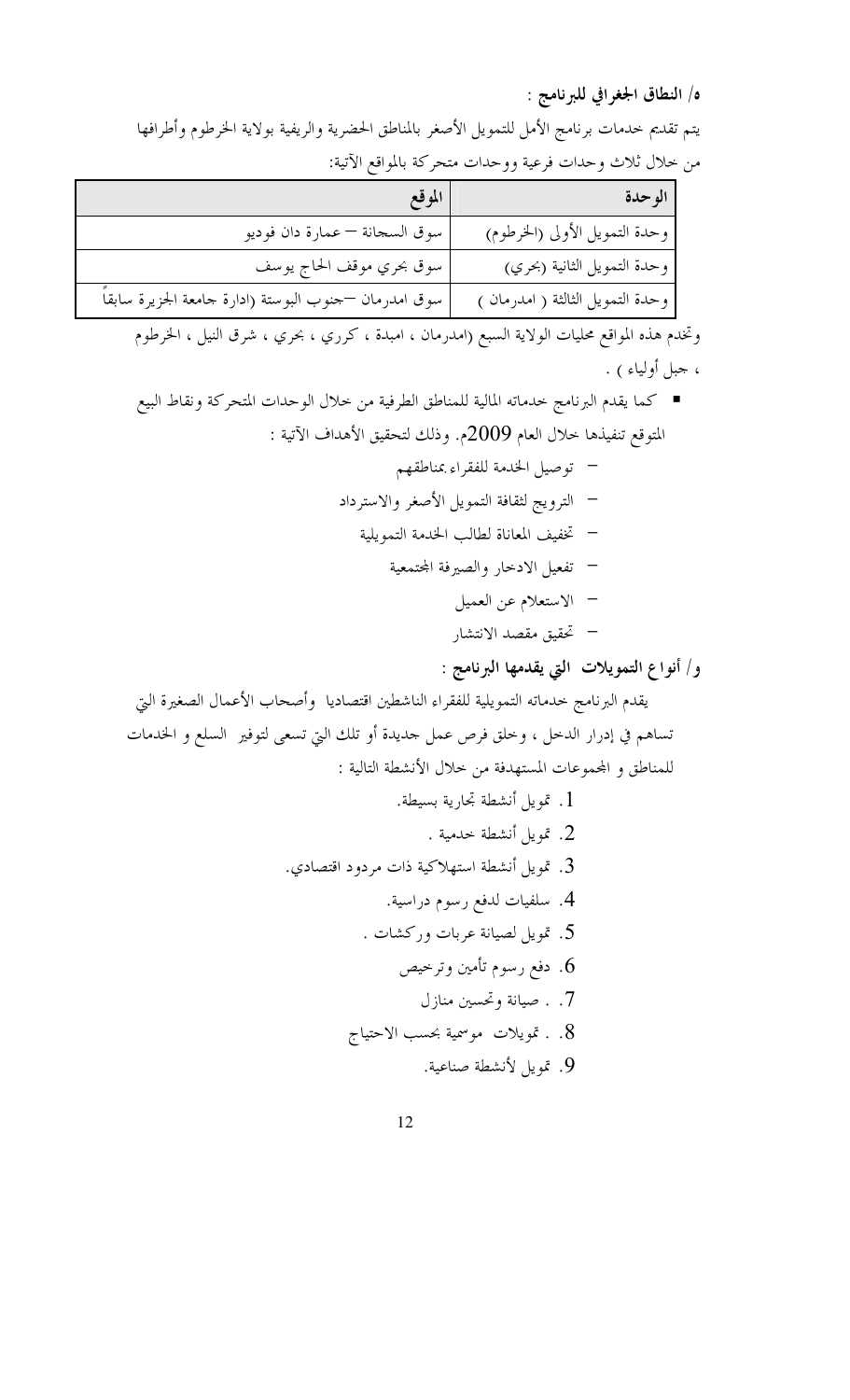ع /المجموعات والزبائن المستهدفون:

يتعامل البرنامج مع الأفراد بصورة مباشرة أو بواسطة مجموعاقمم التضامنية أو عن طريق الجمعيات القاعدية مع العلم أن اختيار العملاء المستهدفين يتم بناءاً على دراسة جدوى المشروع.

2/3 :أداء البرنامج 2006–2008

| 2008         | 2007      | 2006   | البيان                    | الرقم     |
|--------------|-----------|--------|---------------------------|-----------|
| 8858         | 1814      | 650    | عدد القروض الموزعة        | $\cdot$ 1 |
| 8858         | 1814      | 439    | اجمالي الزبائن النشطين    | .2        |
| 9.604.540    | 989924    | 191.06 | المحفظة النشطة            | .3        |
| 9.604.540    | 1.379.985 | 483.32 | رصيد القروض المصدرة       | .4        |
| $900 - 1000$ | 500       | 300    | متوسط حجم القروض النشطة   | .5        |
| 0            | 54420     | 19.907 | كمية المدخرات             | .6        |
| 22           | 10        | 14     | عدد الموظفين الميدانيين   | .7        |
| 402          | 181       | 46     | لمقترضين النشطين لكل موظف | .8        |
| 1.5          | 2         | 2      | عدد مرات الاقتراض         | .9        |
| %97          | %98       | %86    | نسبة الاسترداد            | .10       |
| % 3          | $\%2$     | %7.8   | المحفظة في خطر            | .11       |

## ملخص اداء البرنامج في الفترة من 2006–2008كانت نتائجه كالاني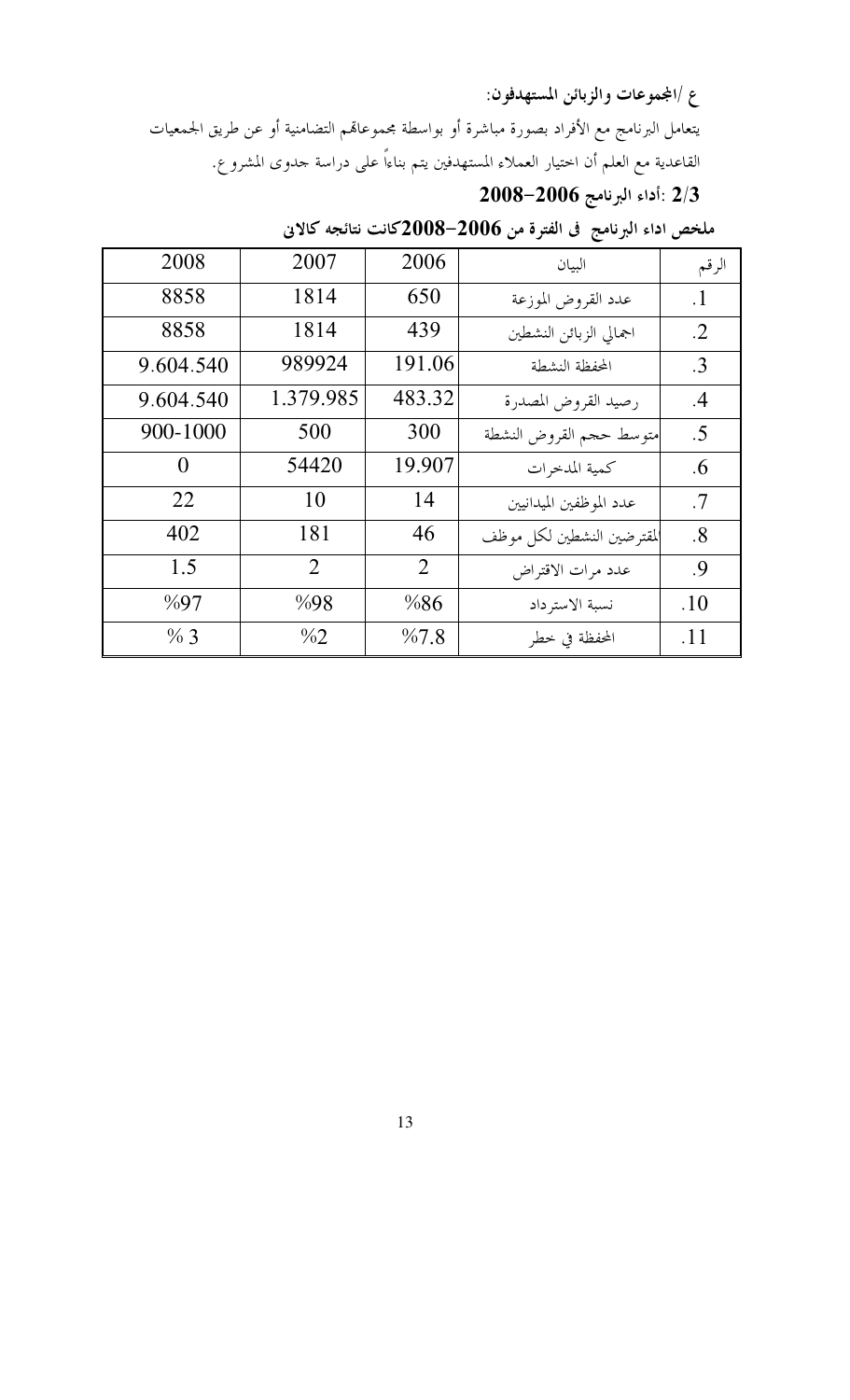## القسم الرابع تحليل تكلفة البرنامج على ضوء الميزانية التقديرية للعام 2009

## 1/4:المعلومات الأساسية لتنفيذ خطة العام 2009

تم إعداد خطة البرنامج للعام 2009 باعتباره العام الثاني لخطة العمل التشغيلية 2008–2010 والتي من أهم ملاحها هو تحقيق الانتشار من حلال فتح سبعة عشر نقطة بيع لتغطية الأطراف هذا إضافة إلى تفعيل عمل الوحدات المتحركة وتجيء هذه الخطوة مكملة لمحهودات العام السابق والتي اكتمل فيه ربط المكاتب بالرئاسة ببرنامج متابع القروض اليكترونيا هذا إضافة لتقوية دورة إصدار القرض

| العدد    | البيان                                                | الرقم          |
|----------|-------------------------------------------------------|----------------|
| 9        | العاملين بالرئاسة                                     | $\mathbf{1}$   |
| *59      | العاملين بالفروع 3فروع رئيسة + 17نقطة بيع مقترحة      | $\overline{2}$ |
| 68       | اجمالي العاملين                                       | 3              |
| 39       | عدد اخصائي الائتمان من اجمالي عدد العاملين            | 4              |
| 15000    | الإنتاجية المتوقعة ( القروض المصدرة )                 | 5              |
| 221      | الإنتاجية المتوقعة منسوبة إلى اجمالي العاملين         | 6              |
| $*385$   | الإنتاجية المتوقعة منسوبة إلى اجمالي اخصائبي الائتمان | 7              |
| 71200    | متوسط القرض                                           | 8              |
| 13500    | اجمالي الزبائن النشطين                                | 9              |
| 15600000 | المحفظة النشطة المتوقعة                               | 10             |
| 346      | المقترضين النشطين لكل اخصائي                          | 11             |
| %97      | نسبة الاسترداد المتوقعة                               | 12             |
| %3       | المحفظة المعرضة للخطر                                 | 13             |

يشمل هذه الرقم اقتراح إلحاق عاملين حدد بالبرنامج (17 اخصائي,3صرافين,3شئون عملاء) $^*$ المؤشر العالمي للإنتاجية للاخصائي في المدى بين 250و350قرض \*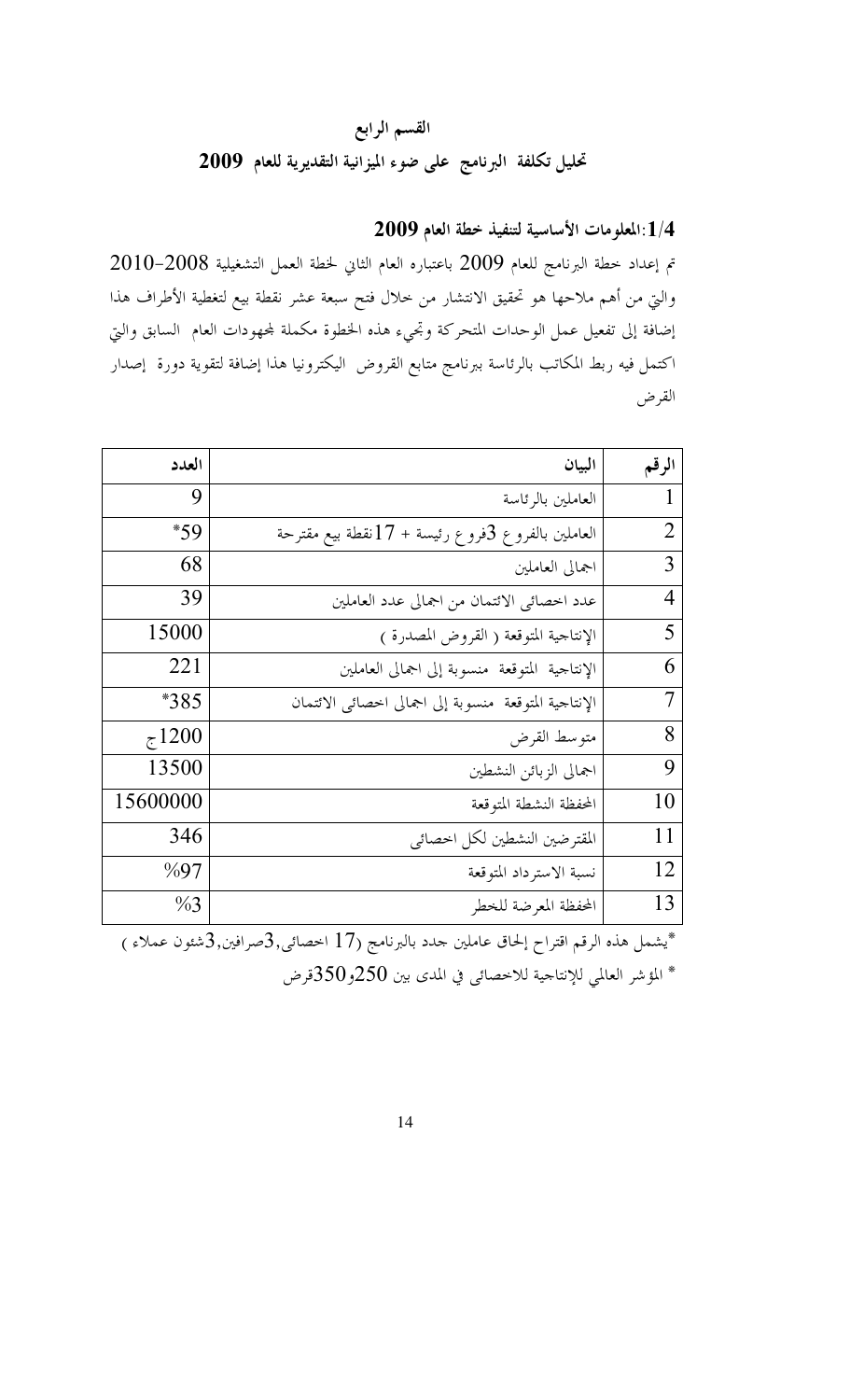2/4: تحليل موازنة البرنامج للعام 2009م

ترتكز موازنة البرنامج للعام 2009م علي إصدار 15.000قرض ( عملية تمويلية) بمتوسط تمويل ج من خلال (3) فروع رئيسية و17 نقطة بيع علي مستوى الولاية ولتحقيق هذا الهدف  $1200\,$ فقد تم تصميم الموازنة التقديرية كما وارد أدناه :

المصروفات:تدفقات صادرة |البيان الإيرادات:تدفقات واردة البيان الفصل الأول: أحور ومرتبات | 850.705 8.00.000 إتفاقيات مختلفة 13.340.00 2.753.942 استرداد الثاني : التسير الثالث : الاصول 583646 219.000 وزارة المالية 18.000.000 الرابع: القروض المصدرة 21.823.646 21.823.646 الجملة

الموازنة التقديرية للعام 2009م : برنامج الأمل للتمويل الأصغر بالجنيه سوداني

أ/ التحليل المالي :

بالرجوع الى الجدول أعلاه فنجد أوزان الفصول المختلفة الى إجمالي الموازنة على النحو الآتى :

| % من إجمالي التمويل | الفصل                         |
|---------------------|-------------------------------|
| 3.9                 | الفصل الأول : المرتبات        |
| 12.6                | الفصل الثاني : تسير           |
|                     | الفصل الثالث: اصول            |
| 82.5                | الفصل الرابع : القروض المصدرة |
| %100                |                               |

حيث تمثل نسبة إجمالي الفصل الأول + الثاني + الثالث الي إجمالي الموازنة 17.5% مقارتة ب 82,5 % للقروض المصدرة

أما تحليل جدول الإيرادات فهو كما مبين

| من اجمالي التدفقات الواردة $\%$ | البيان            |
|---------------------------------|-------------------|
| 36,6                            | اتفاقيات مختلفة   |
| 61,0                            | استرداد           |
| 2,4                             | دعم وزارة المالية |
| %100                            | لجملة             |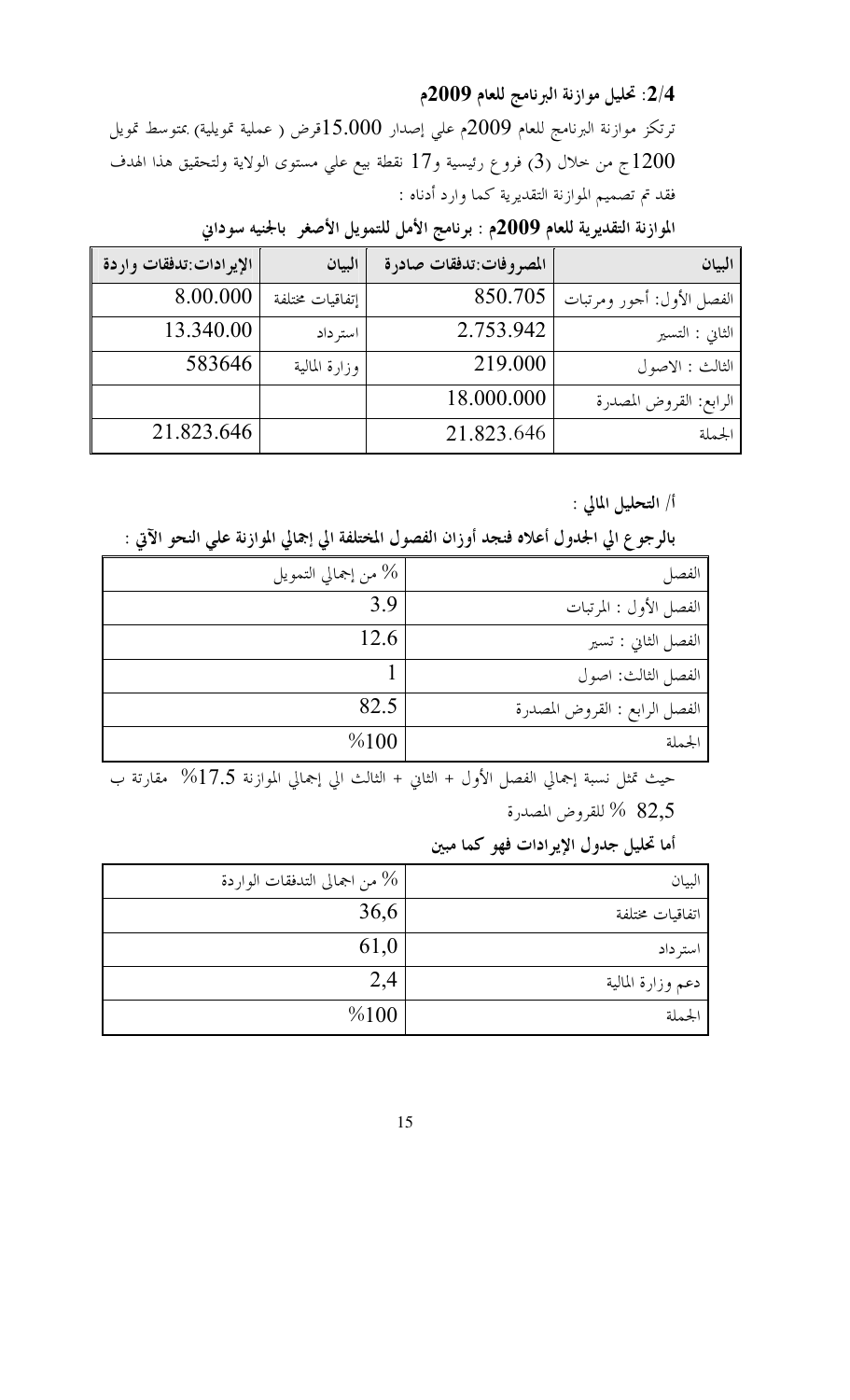ب/تحليل التكاليف : - إجمالي الفصل الأول + الثاني + الثالث =  $73.823.647$ - اجمالي التضخم (17%) من اجمالي القروض المصدرة 18 مليون جنيه = 3.060.000 - اجمالي التكاليف الحقيقية بالجنيه 6.883.647 - وعليه إن نسبة إجمالي التكاليف الحقيقية الي اجمالي القروض المصدرة  $6.883.647 =$  $\%38.2=$ 18.000.000 - اذن تكلفة اصدار القرض الواحد على اساس اجمالي ف $1+2$  ف $2+3$  فقط  $3823.647=$ 15.000 قرض جنيه = 255 جنيه – تكلفة اصدار القرض الواحد على اساس اجمالي الفصول الثلاثة + التضخم = 6.883.647  $\tau$  459 = 15.000 (ج) حساب نسب هوامش الأرباح الحقيقية التي تغطي هذه التكلفة : سيتم التعامل علي اساس التكلفة الحقيقية (الفصول الثلاثة + التضخم ) وهي تعادل 459 ج

= كتكلفة للقرض الواحد علي اساس متوسط القرض 1200 ج ( 1200ج×15000 قرض = . ( 18.000.000 جنيه ) .

| هامش الارباح           | تحديد الهوامش علي  | المقارنة على اساس تكلفة القرض       |                |
|------------------------|--------------------|-------------------------------------|----------------|
|                        | اساس متوسط التمويل |                                     | الواحد جنيه    |
| $\%$ النسبة 1<br>الشهر | 1200ج/ للقرض ج     | 255ج تكلفة القرض   459ج تكلفة القرض |                |
|                        |                    | بدون التضخم                         | بما فيه التضخم |
| 12<br>$\frac{9}{6}$ 1  | 144                | $111-$                              | $315 -$        |
| 1.5<br>18              | 216                | $72-$                               | $243-$         |
| 24<br>$\%2$            | 388                | $244+$                              | $171-$         |
| 36<br>%3               | 432                | $288+$                              | $27 -$         |
| 48<br>%4               | 576                | $432+$                              | $117+$         |

اذن التحليل من خلال المقارنة بين هامش الارباح وتكاليف بقيمة القرض ومتوسط التمويل

ومن خلال بيانات الجدول اعلاه يتضح ان هامش الربح المثالي يكون :

- 
- - 16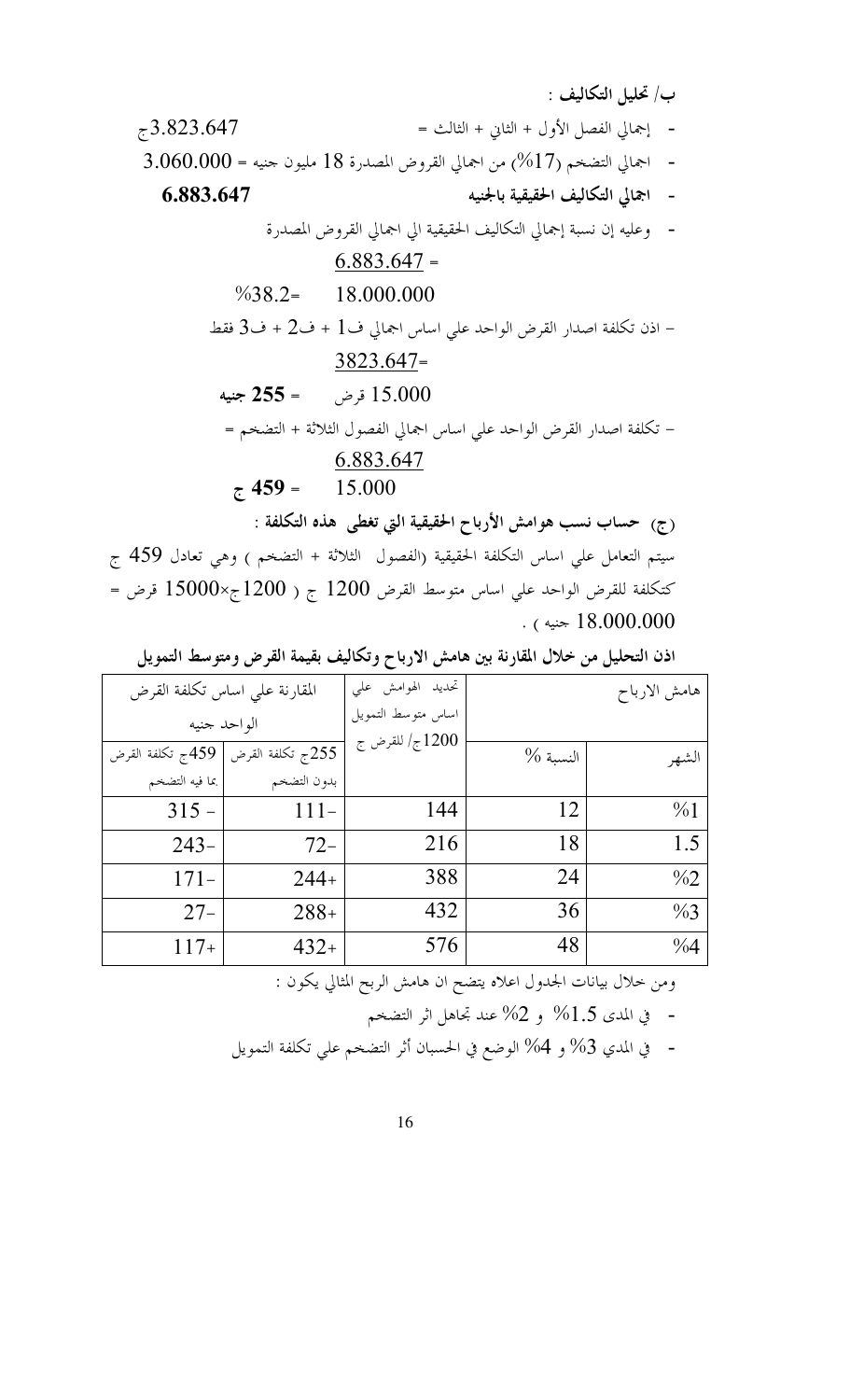(د) تحليل الأرباح الحقيقية :

الارباح = الايرادات – عناصر تكلفة التمويل ( ف1 + ف2 +10%ف3 + معدل التضخم + مخصص فقدان

القرض )إذن الإيرادات = نسبة هوامش المرابحات السنوية الي اجمالي القروض المصدرة (دورة واحدة)

| هامش الأرباح السنوي | $\tau$ القروض لمصدرة =000.000 $\tau$ |
|---------------------|--------------------------------------|
| %12                 | 2.160.000                            |
| %18                 | 3.240.000                            |
| %24                 | 4.320.000                            |
| $\%36$              | 6.480.000                            |
| %48                 | 8.640.000                            |

عناصر التكلفة =

| البيان                    | التكلفة جنيه سوداين |
|---------------------------|---------------------|
| الفصل الأول               | 850.705             |
| الفصل الثاني              | 2.753.942           |
| $\%10$ اهلاك الفصل الثالث | 219,000             |
| اجمالي التضخم             | 3.060.000           |
| مخصص فقدان القروض 6%      | 1.080.000           |
| اجمالي عناصر التكلفة      | 7.963.647           |

إذن تحليل الأرباح = ( الإيرادات – عناصر التكلفة ) جنيه

| البيان                  | الربح المتوقع ج علي اساس | تكلفة التمويل                            |                  |
|-------------------------|--------------------------|------------------------------------------|------------------|
|                         | القروض المصدرة           | 4.903.647 كل عناصر<br>7.963.647 كل عناصر |                  |
|                         | 718.000.000              | التكلفة                                  | التكلفة — التضخم |
| $%12$ الربح على اساس 12 | 2.160.000                | $5.803.647 -$                            | $2.743.347 -$    |
| $%18$ الربح علي اساس 18 | 3.240.000                | 4.723.647-                               | $1.663.647-$     |
| الربح علي اساس 24%      | 4.320.000                | $3.643.647-$                             | 583.647-         |
| $%36$ الربح علي اساس 36 | 6.480.000                | 1.483.647-                               | $1.576.353+$     |
| الربح على اساس 48%      | 8.640.000                | $676353+$                                | $3.736.353+$     |

وعليه يتضح ومن خلال العرض أعلاه والذي يبين فرص تحقيق الاستدامة المالية من خلال تحقيق الربحية الملائمة, فان المستوى الذي يحقق هذا الهدف يقع في المدى بين 24% و 36% الأمر الذي بدونه يصعب تحقيق مؤشرات الاستدامة المالية والربحية المطلوبة في تطبيق أفضل الممارسات العالمية في مجال التمويل الأصغر .و خلاف ذلك تقع كل المحاولات في خانة دعم البرنامج إلا أن فرص الدعم قطعاً غير مستمرة وبالتالي تؤدى إلى تأكل رأس المال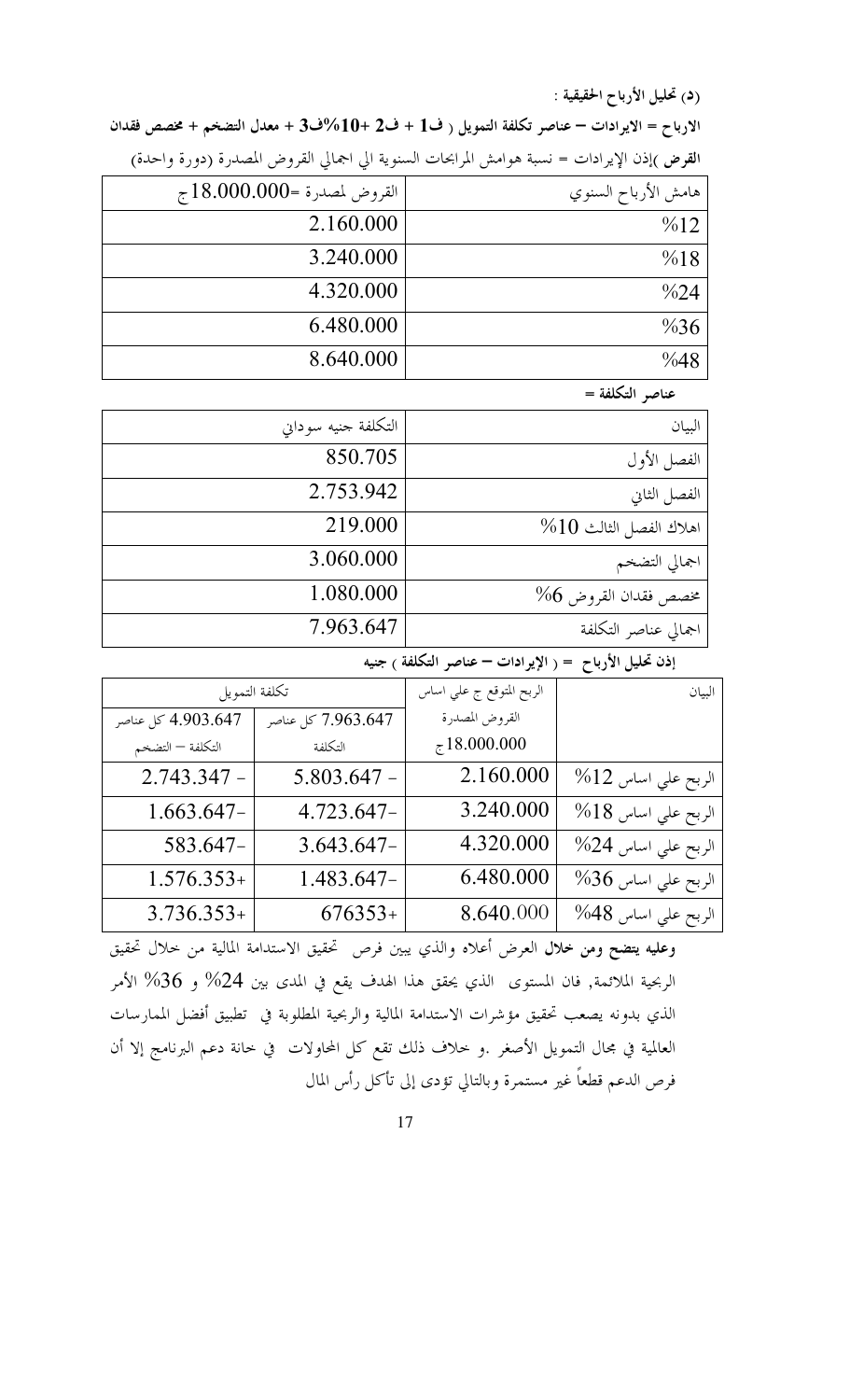هل تؤثر نسب هوامش الأرباح على عملاء التمويل الأصغر<sup>8</sup> بجب النظر إلى هذا السؤال من منظورين : المنظور الأول : الفرص الاستثمارية لعائد معاملات العملاء:

في دراسة ميدانية أجريت بمواقع أعمال المنتسبين والعاملين بــبعض الممـــولين مـــن البرنامج بأسواق بحري بهدف النعرف على عائدات النكاليف الاستثمارية لبعض المشـــروعات وكانت نتائجها كما يلي:

الخاتمة

| % العائد السنوي | العائد إلى راس المال<br>المستثمر/ شهر | راس المال المستثمر (ج) | اسم المشروع |
|-----------------|---------------------------------------|------------------------|-------------|
| %372            | 310                                   | 1000                   | خردوات      |
| %800            | 200                                   | 300                    | اتصالات     |
| %18             | 30                                    | 2000                   | دو اجن      |
| %429            | 500                                   | 1400                   | مركز خدمات  |
| %131            | 300                                   | 2750                   | خبائز       |
| %200            | 250                                   | 1500                   | تقاوى       |

المصدر: مكتب الوحدة الثاني بحري ديسمبر 2008

يتضح من الجدول أعلاه قدرة المشروعات الصغيرة على تحقيق عوائد استثمارية مجزية وهي في المدى بين18% و800% لهذه العينة

| المدى        | البيان                                                                          |
|--------------|---------------------------------------------------------------------------------|
| $%800 - %18$ | ملخص العائد السنوي الاستثماري لعدد 6 مشروعات صغيرة في مدى نكلفة نمويل 300–2750ج |
| $%48 - %24$  | هوامش الأرباح السنوية المثالية                                                  |
| $%600+$      | الفارق الايجابي                                                                 |

المقارنـة بين الـعائد السنوي وهوامش الأرباح التي تفرض على أصحاب المشروعات الاقتصادية النشطة

(ونتطابق هذه النتيجة ماتوصل إليه بروفيسور مالكم هاربر وهي ماشار اليها الباحث في المصدر أدناه<sup>9</sup> -الفرص الاستثمارية لعائد معاملات المنتسبين لأسواق النوسط الذاتبي):

مصدر سابق ـ در اسة دكتوارةـ جعفر محمد فرخ- ماخوذه من در اسة أجر اها بروفيسور مالكم هاربر <sup>8</sup>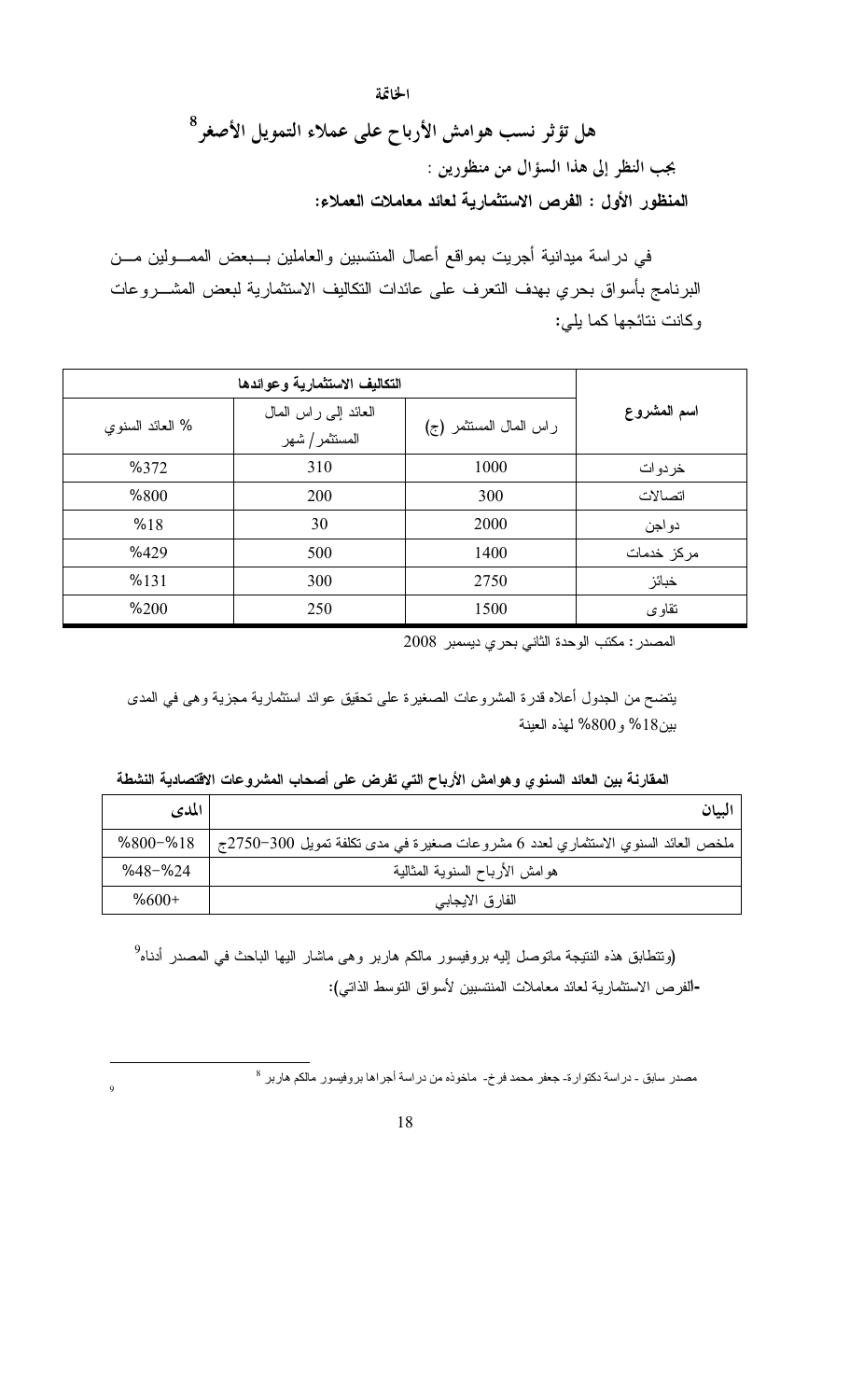| % العائد السنوي | العائد إلىي رأس المال<br>المستثمر/ شهر | رأس المال المستثمر (دينار) | اسم المشروع      |
|-----------------|----------------------------------------|----------------------------|------------------|
| %130            | 1.500                                  | 235.000                    | بيع اسكريم       |
| %168            | 1.000                                  | 20.000                     | بيع مأكولات      |
| %7500           | 750                                    | 3.000                      | بيع شاي وقهوة    |
| %218            | 700                                    | 100.000                    | عربة نقل كارو    |
| %420            | 1.200                                  | 100.000                    | بيع اسماك        |
| %1780           | 2.500                                  | 2800                       | بائعة شاي        |
| %3700           | 800                                    | 4300                       | بائعة فول سوداني |
| %720            | 160                                    | 4400                       | بائعة كسرة       |
| %700            | 150                                    | 3000                       | بائعة عصير       |
| %1760           | 2.300                                  | 2600                       | بائعة طماطم      |
| %3800           | 9.500                                  | 50.000                     | بائع سمك         |
| %1248           | 400                                    | 10.000                     | بائعة بهار ات    |

عائد الاستثمار السنوى لبعض الأعمال الصغيرة (2004 م)

مصدر سابق - دراسة دكتوارة- جعفر محمد فرح- مأخوذه من دراسة أجراها بروفيسور مالكم هاربر 2004 <sup>1</sup>

المنظور الثاني :مفهوم تخفيض التكلفة للعميل وهنا لابد قبل التحدث عن تخفيض التكلفة, يجب تعريف من هو ذالك العميل ؟عملاء التمويل الأصغر حسب تعريف البنك المركزي :-هم الفقراء النشطين اقتصادياً ( غير المعوزين ) و الفقراء المهمشين الذين يعملون في وظائف متدنية الأجر المستبعدين من النظام المالي الرسمي ومن حلال قراءة هذا التعريف نجد أن إطلاق القول لتخفيض التكلفة لعملاء التمويل الأصغر لايحالفه التوفيق وذلك للأسباب الآتية :

- حدد التعريف عميل التمويل الأصغر انه هو النشط اقتصاديا اي الذي يعمل في السوق ولديه زبائن يتأثر ويؤثر من خلال قانون السوق
- اثيتت الدراسة أن عائد المعاملات الاستثمارية للأعمال الصغيرة يفوق تلك الهوامش التي تفرض على التمويلات والقروض الممنوحة أصلا لأعمالهم <sup>1</sup> كما مبين اعلاه

- وعليه فان من الخطورة بمكان التحدث عن تخفيض التكلفة من حلال مفهوم الدعم الاجتماعي والفقراء المعوزين والأيتام والأرامل حيث يجب الفصل بين التزامنا الاخلاقي والديني ومن كوفمم عملاء تمويل الأصغر لذا يجب على الدولة أن قميأ برامج تعمل على امتصاص الصدمات الاحتماعية لتلك المحموعات ومن ثم ترقيتهم حتى الوصول إلى خانة الناشطين اقتصاديا (برنامج